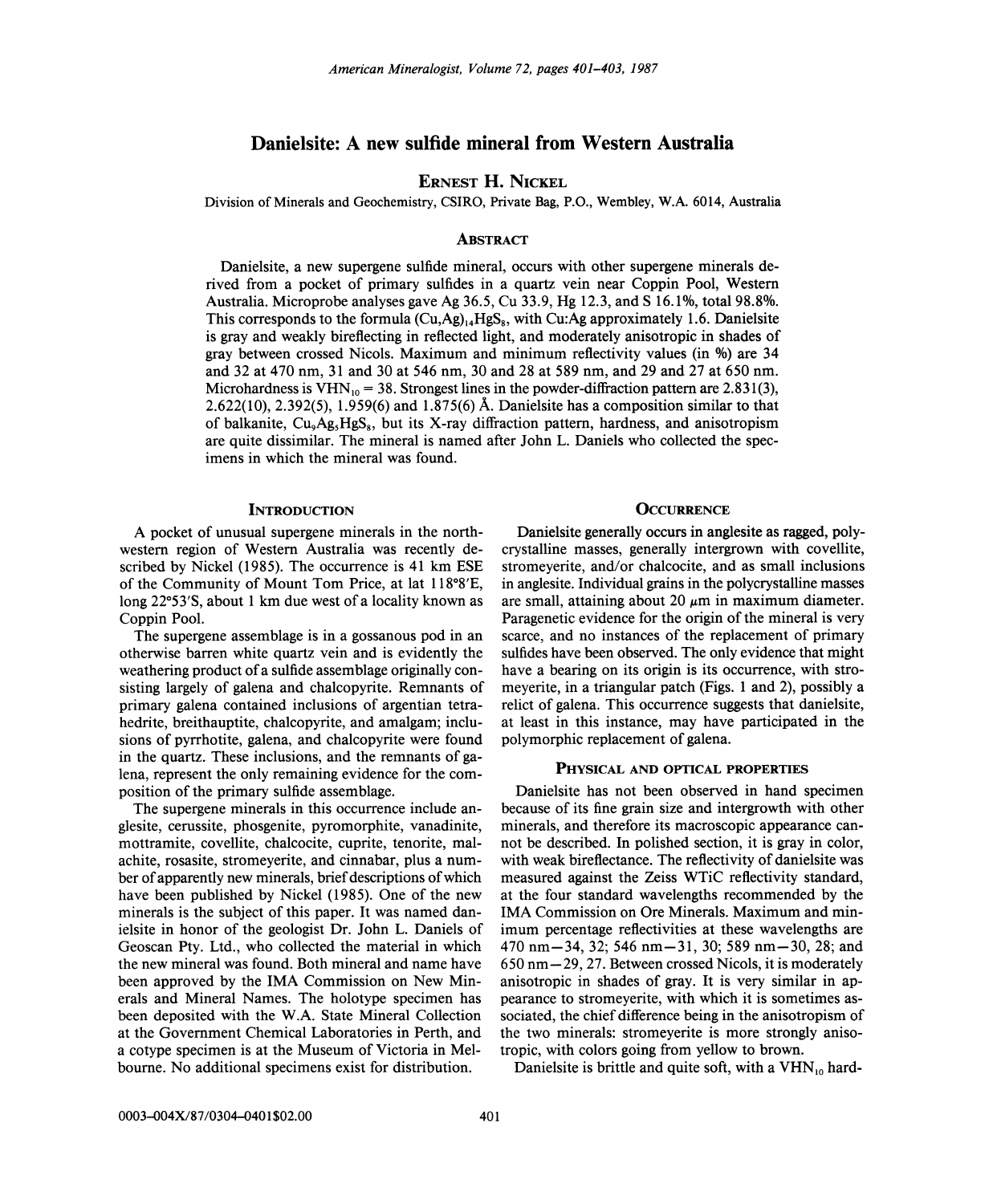

Fig. 1. Photomicrograph of polished section showing a triangular area composed of an intergrowth of danielsite, stromeyerite and chalcocite (shades of light gray). The lamellae bounding the triangular area consist mainly of anglesite. From Nickel (1985); reprinted by permission of the Geological Society of Australia.

ness of 38 (equivalent to a Mohs' hardness of  $2-2\frac{1}{2}$ ). No cleavage was discernible, but because of the small size of the crystallites, the possibility of cleavage cannot be excluded. The density could not be measured, but it can be expected to be in the neighborhood of 6  $g/cm^3$ , by analogy with balkanite and stromeyerite.

# **COMPOSITION**

Danielsite was analyzed in polished section by electron microprobe, using crystal spectrometers and the following standards: galena (S), cinnabar (Hg), and metals (Ag and Cu). The results, shown in Table 1, calculated on the basis of 23 atoms, by analogy with the composition of balkanite, give a composition corresponding to  $Cu_{8.54}Ag_{5.43}Hg_{0.98}S_{8.05}$ , or ideally,  $(Cu, Ag)_{14}HgS_8$ . No elements other than Cu, Ag, Hg, and S were detected.

### X-RAY DIFFRACTION

No crystals of suitable size for single-crystal X-ray work could be isolated. In fact, it was difficult to find areas sufficiently large to enable material to be gouged out for a powder-diffraction pattern. However, a Debye-Scherrer pattern was obtained from a small amount of powder scraped from an area of relatively pure daniel site in a

TABLE 1. Results of microprobe analysis of danielsite

|       | Weight percent |      |      |      | Atomic proportions |       |
|-------|----------------|------|------|------|--------------------|-------|
|       |                | 2    | з    | Ava. |                    |       |
| Cu    | 34.5           | 34.6 | 32.5 | 33.9 | 8.54               | 13.97 |
| Ag    | 36.8           | 35.8 | 37.1 | 36.5 | 5.43               |       |
| Hg    | 12.2           | 12.4 | 12.2 | 12.3 | 0.98               |       |
| s     | 16.2           | 16.3 | 15.8 | 16.1 | 8.05               |       |
| Total | 99.7           | 99.1 | 97.6 | 98.8 | 23.00              |       |



Fig. 2. Scanning-electron micrograph (back-scattered-electron image) of the same area as Fig. 1, but with the contrast between minerals greatly increased. Danielsite (light gray) and stromeyerite (slightly darker) occupy the center of the triangular area and are surrounded by chalcocite (black). The anglesite is white.

polished section. Measurements of this pattern are given in Table 2. The pattern contains a few weak lines that can be attributed to anglesite, but otherwise the pattern does not correspond with that of any known mineral, in particular with that of balkanite or stromeyerite, the two minerals closest in composition to danielsite.

Attempts were made to index the diffraction pattern in the hope of determining the unit cell of danielsite. The majority of the lines could be indexed on a triclinic unit cell, but the agreement between measured and calculated *d* values was too poor to maintain confidence in the indexing, and therefore the values obtained are not cited here. In any case, triclinic sulfides are virtually nonexistent, and such a unit cell is therefore unlikely for danielsite. The main reason for the failure to adequately index the powder pattern is the broadness of many of the diffraction peaks.

TABLE2. X-ray powder-diffraction data for danielsite

|          | d        |       | d        |
|----------|----------|-------|----------|
| 2        | 4.44     | <1    | 2.222    |
|          | 4.11(A)  |       | 2.080(A) |
| 2        | 3.648    |       | 2.034    |
| $<$ 1    | 3.493    |       | 1.991    |
| $\leq$ 1 | 3.401    | 6     | 1.959    |
|          | 3.314(A) | 6     | 1.875    |
| <1       | 3.198(A) | 2     | 1.692    |
| 2B       | 3.018(A) |       | 1.642    |
| $<$ 1    | 2.885    | <1    | 1.588    |
| 3        | 2.831    | $<$ 1 | 1.512    |
| 10       | 2.622    | $<$ 1 | 1.425    |
|          | 2.564    | 1Β    | 1.279    |
|          | 2.475    |       | 1.259    |
| 5        | 2.392    |       |          |

Note: Cu<sub>Kn</sub> radiation, 1.54178 Å, 57.3-mm Debye-Scherrer camera. (A): possible interference with strongest lines of anglesite pattern.